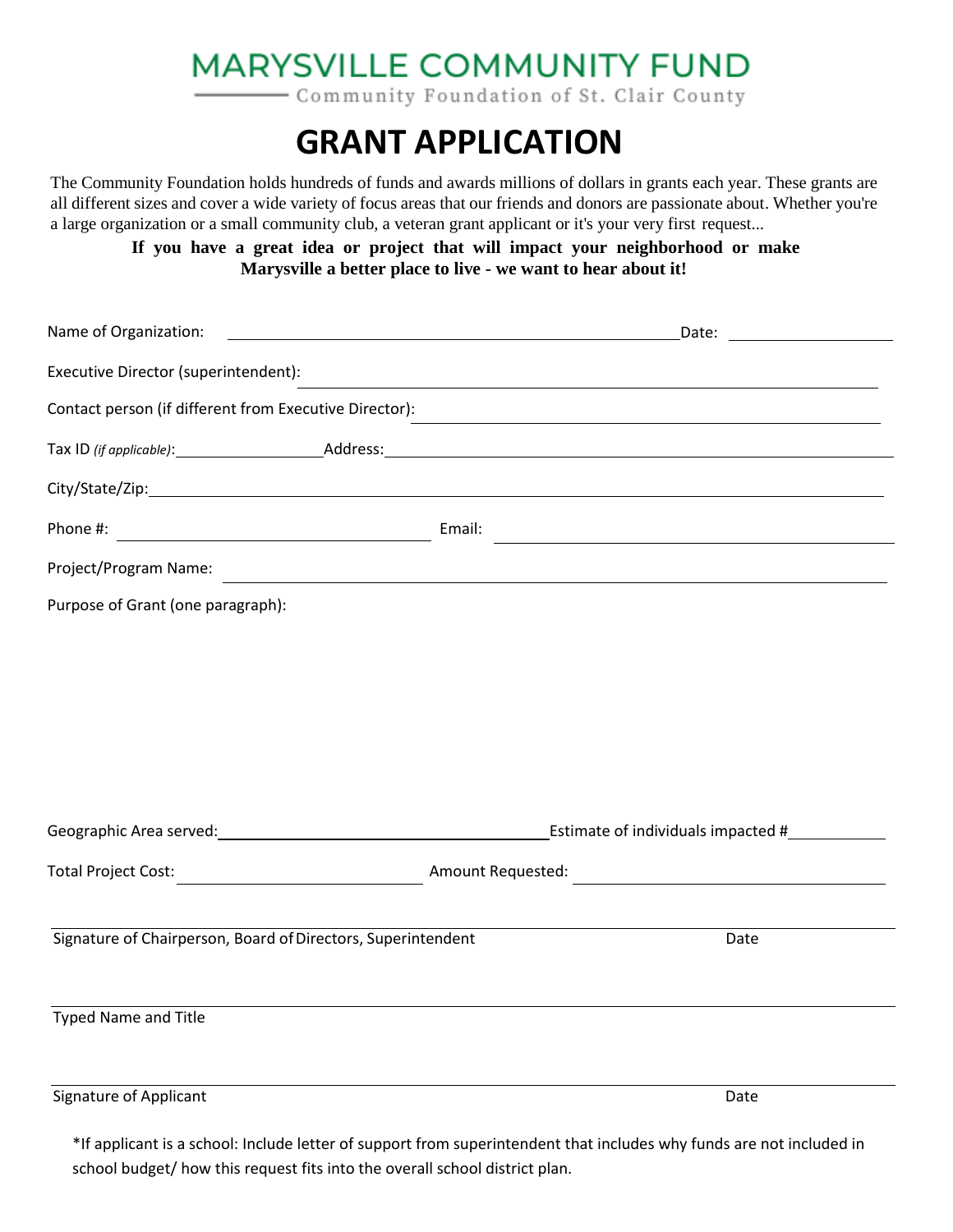**Briefly tell us about your organization's mission/programming specifically as it relates to this request:**

#### **Tell us more about your request:**

Who will it affect and how? Why are you the best organization to address the need? Be concise- think elevator pitch, not term paper. Please also attach a program/project budget. See page 3 for more details.

**How will you proceed if you do not receive funding from the Community Foundation?**